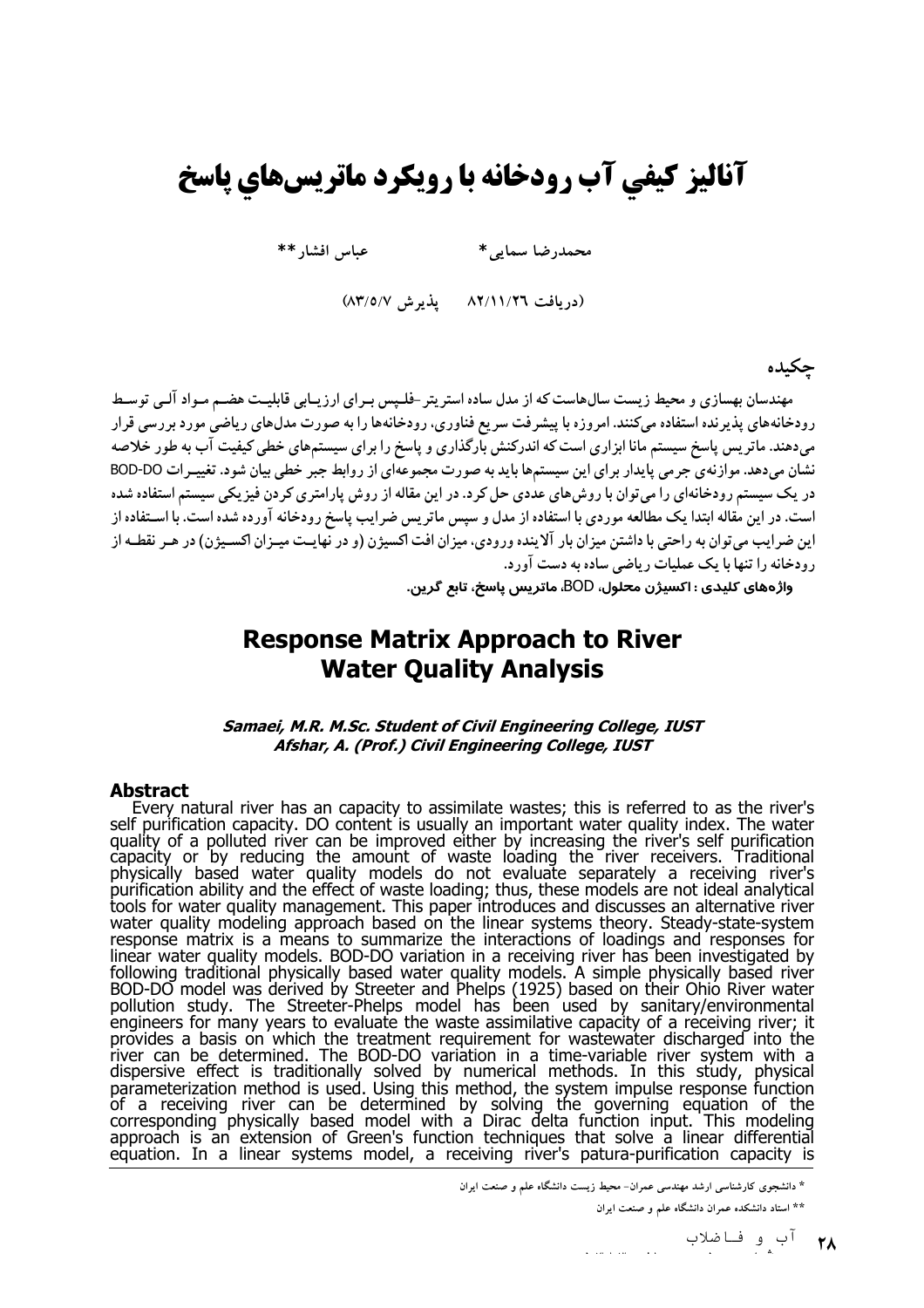represented completely by the model's impulse response function, whereas the amount of waste loading the river receives is represented by the model's input function. The Enhanced Stream Water Quality Model (QUAL2E) is a co model. In this paper a river was simulated with QUAL2E. Then a response matrix was built<br>for determination of DO deficiency in any point of river.

مقدمه

واکنش رودخانه به مواد آلی قابل تجزیه بیولوژیکی واکنشهای بیوشیمیایی، مـواد آلـی را بـه زیسـت تـوده ّ و ساير محصولات نهايي تبديل مي نمايد. با داشتن خـواص مـواد آلــي و متغيرهــاي سيســتم تــوده آب مــيتــوان فراينــدهاي خودپالایی را مدلسـازی کـرد [۳]. خودپـالایی ٔ سیسـتمهـای طبیعـی آب، پدیــده پیچیــدهای اسـت کــه غالبــاً در برگیرنــده فرایندهای بیولوژیکی، شیمیایی و فیزیکـی بـه طـور هـمزمـان است.

BOD به دو بخش تقسیم میشود؛ بخشی که به وسـیله مـواد كربن دار مصرف مي شود، CBOD يا اكسيژنخواهي مـواد كربنـه نامیده می شود و بخشی که به وسیلهی مواد نیتروژندار مصـرف مبي شـود، NBOD يــا اكسـيژن خــواهي مـواد نيتروژنــه خوانــده مي شود. BOD کارېرد گستردهاي در انـدازهگيـري آلـودگي آب دارد. رابطه (١) زوال CBOD را نشان مي دهد [۴].

 $\frac{dL}{dt} = -k_d L$  $(1)$ که در این رابطه: CBOD=L) نهایی (mg/l) (day<sup>-1</sup>) ضریب نرخ کاستگی مرتبه یک، (1 t=زمان (روز) مصرف BOD موجب كاهش اكسيژن محلـول در رودخانـه مې شو د.

مدلسازى یک مدل ریاضی عبارت است از مجموعـهای از معـادلات ریاضی حاکم بر یک سیستم که به کمک آنهـا سیسـتم واقعـی شبیهسازی میشود. به مدلهایی کـه از تـابع هـدف و قیـودات خطی استفاده کنند، مدلهای خطی میگویند. مدلهای ریاضی، مـدلهـایی هسـتند کـه در آنهـا رفتـار سیستم به وسیلهی یکسری معـادلات منطقـی ارائـه شـده و بـر اساس محاسبه واقعي و يا منطق رياضي ارتباط بين متغيرهـا و با توجه به این که ایجاد یک تغییـر بسـیار کـم در محـدوده خروجي پساب منجر به هزينههاي بسيار زياد مي شـود، تعيـين دقيق ظرفيت خوديالايي رودخانه از اهميت بـالايي برخـوردار است. برای تخمین میزان غلظت آلایندهها و اکسیژن محلول در نقاط مختلف رودخانـه و هـمچنـین در زمـانهـای مختلـف، روش های گوناگونی ابداع شده که بسیاری از آنها دارای پایه ریاضی بوده و از تجربیات بشر نیز بهره میگیرند. یکپی از ایـن روشها استفاده از ضرايب پاسخ براي حل معـادلات خطـي است که براساس اصل برهم نهی <sup>۱</sup> انجام میگیرد. این روش، کار اطلاعات را ساده كرده و نياز بـه اجـراي مكـرر مـدل توسـط مدیران را به شدت کاهش می دهد [۱].

فن ماتریس پاسخ، یک روش بهینهسـازی اسـت کـه بـرای حل مدل هم بستگي و مـديريت بسـياري از مسـائل مـديريت آبهای زیرزمینـی بـه طـور گسـتردهای بـه کـار رفتـه اسـت و استفاده از آن در مسائل کیفی نیز آغاز شده است.

جزئیات فن مـاتریس پاسـخ توسـط گورلیـک و همکـاران (۱۹۹۳) و اهلفلد و مولیگـان (۲۰۰۰) بـه دسـت آمـده اسـت. کاربردهای این فن برای مسائل مدیریت جریان- آبخـوان نیـز توسط دانشمندانی از قبیل مداک (۱۹۷۴). مورل-سیتوکس و دالبي (١٩٧۵)، ايلانگاسـكار ` (١٩٨٢) و پر التــا و همكــاران (۱۹۸۸)، میل و مولر (۱۹۹۲) و بارلو (۱۹۹۷) به دست آمده است [٢].

در مورد یک رودخانه و مسائل کیفی آن، در صورتی که بار آلودگی وارده را تحریک بنامیم، کاهش اکسیژن در پایین دست رودخانه مي تواند پاسخ آن باشد [۱].

در ایـن مقالـه، یـک رودخانـه فرضـی بـا اسـتفاده از مـدل QUAL2E شبیهسازی شده است. سپس با خطی کردن مقادیر به دست آمده افت اكسيژن محلـول در نقـاط مختلـف، مـاتريس ياسخ رودخانه تشكيل شده است.

 $3$  Riomacc

<sup>&</sup>lt;sup>4</sup> Self Purification

<sup>&</sup>lt;sup>1</sup> Superposition

<sup>&</sup>lt;sup>2</sup> Illangasekare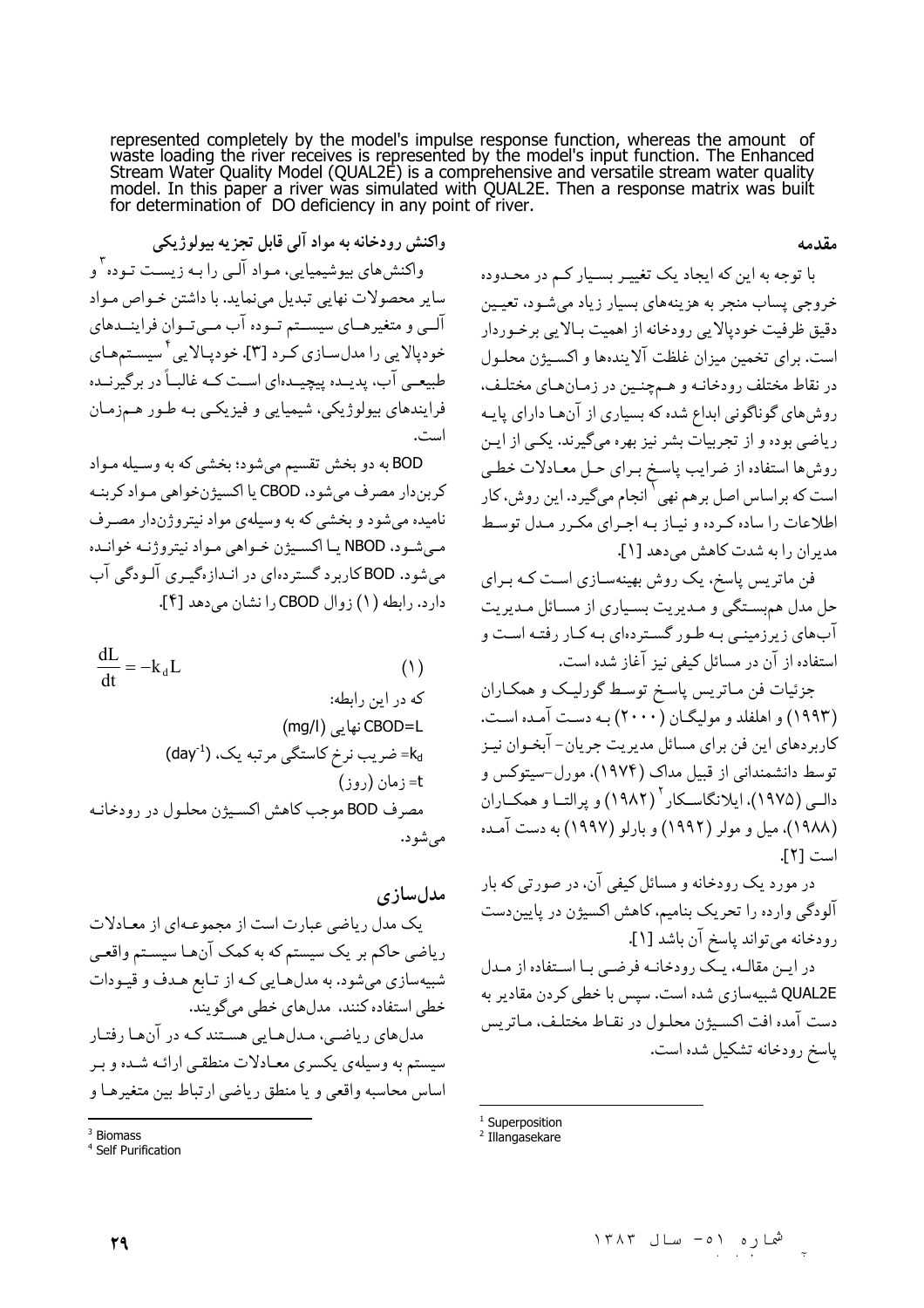يارامترها بيان مي شود. يک مدل رياضـي، قابليـت پـيش:پينـي سطح غلظت آلایندهها را در یک رودخانه فراهم میکند.

مدل های کامپیوتری کـه امـروزه گسـترش زيـادي پيـدا کردهانـد، بـا اسـتفاده از روابـط رياضـي قـادر بـه شـبيهسـازي پیکرههای آبی مانند رودخانهها هستند. از بین مدلهای موجود برخي از آن ها مانند CE-QUAL-RIV1 .WASP6 .QUAL2E. MIKE11 ،HEC5Q ،CE-QUAL-W2 قسادر بسه شبيهسـازي اكســيژن محلـول و BOD هســتند [ ۵]. مــدل QUAL2E . هم اكنون گستر دهترين مدل رايانهاي مورد استفاده برای شبیهسازی کیفیت جریان آب رودخانـه اسـت. ایـن مـدل علاوه بر سادگی، کاربرد بسـیار زیـادی یافتـه اسـت و امـروزه سـازمانهـاي زيـادي از آن اسـتفاده مـيكننـد [۶]. در تحقيـق حاضر از این مدل برای مدلسازی DO و BOD رودخانه استفاده شده است.

روش آرایههای پاسخ ٰ استفاده از ضرایب پاسخ برای حـل معـادلات خطـي شـده. براساس اصل برهم نهي<sup>۲</sup> انجام ميگيرد. اين روش نخستين بار در مورد آبهای زیرزمینی توسط آقـای مـداک معرفـی شـد و سهم زیادی در پیشـرفت شـبیهسـازی و بهینـهسـازی آبِهـای زیرزمینی و مدلسازی اندرکنشهای آنها داشته است. در مورد استفاده از ماتریس پاسخ در مدیریت کیفی منـابع آب، اهداف زير را مي توان مورد نظر قرار داد [۱]:

- مشخص کردن تـأثیر بارهـای آلـودگی نقطـهای بـر روی كيفيت آب بـه ويـژه كـاهش اكسـيژن محلـول در يـايين،دسـت رودخانه.

-مدیریت کیفیت آب رودخانهها ماتریس پاسخ سیستم مانـا<sup>۳</sup>، ابـزاری اسـت کـه انـدرکنش بارگذاری و پاسخ را برای سیستمهای خطی کیفیت آب به طور خلاصه نشان مىدهد. موازنه جرمى پايدار براى اين سيستمها باید به صورت مجموعهای از روابط جبر خطی بیان شـود. ایـن روابط سيس بايد به صورت زير حل شود [٧]:  ${C} = [A]^{-1} {W}$  $(5)$ 

- **Response Matrix Method**
- <sup>2</sup> Super Position
- <sup>3</sup> Steady State Respones Matrix

در اين رابطه :

{W} : بردار بارگذاري، {C} : بردار غلظتهاي مجهول و .<br>[A]: ماتريس معكوس يا ماتريس پاسخ سيستم مانا.

هر العان <sup>1-</sup>[A]تغییر در العان i ناشی از تغییر واحـد بـار در قطعه j است و با a<sub>ij</sub> نشان داده میشود. بـرای اسـتفاده از ایـن روش در مدلسازی BOD-DO رودخانه، نخست سیستم را یک بعدي فرض كرده و از تغييرات عمقي و عرضي BOD و DO در رودخانه صرف نظر میشود. هم چنین BOD را تنها به صورت كربنه فرض كرده و از NBOD صرف نظر مى شود. ايـن رويكـرد را میتوان در نهایت برای سیستمهای چندبعدی و سیستمهای با NBOD نيز بسط داد. موازنه جرم در حالت مانا براي CBOD در بخش ارا می توان به صورت رابطه (۴) نوشت [۷].

 $0 = W_{i,i} + Q_{i-1,i}(\alpha_{i-1,i}L_{i-1} + \beta_{i-1,i}L)$  $(\uparrow)$  $Q(\alpha_{i,i+1}L+\beta_{i,i+1}L_{i+1})+E'_{i-1,i}(L_{i-1}-L_i)+$  $E'_{i,i+1}(L_{i+1}-L_i)-k_{ri}V_iL_i$ این رابطه برای یک سیستم n بخشی با اختصـاص شـرایط مرزی بالادست و پایین دست به صورت زیـر نوشـته مـی شـود  $:$  [ $Y$ ]

$$
\{L\} = [A]^{-1} \{W_L\}
$$
\n
$$
\{L\} = [A]^{-1} \{W_L\}
$$

$$
\alpha_{i,i-1} = -\alpha_{i-1,i} Q_{i-1}, i - E'_{i-1,i}
$$
\n
$$
\longleftrightarrow \qquad (a)
$$

$$
\alpha_{i,i} = \alpha_{i,i+1} Q_{i,i+1} - \beta_{i-1,i} Q_{i-1,i} + E'_{i-1,i} + E'_{i,i+1} \qquad (?)
$$
  
+ 
$$
k_{ri} V_i
$$

[T] یک ماتریس انتقال شبیه به ماتریس [A] است اما تنها حاوي عبارت انتقال مي باشد و [k, v] يك مـاتريس قطـري مجذور حاوی عبارت k<sub>ri</sub> ۷iدر قطر و صفر در جاهـای دیگـر است. به طور مشابه، می توان موازنه جرم را برای افت اکسیژن نیز نوشت. موازنه جرم بـراي اكسـیژن بـه صـورت زيـر نوشـته مے شو د :  $0 = W_{oi} + Q_{i-1,i} (\alpha_{i-1,i} 0_{i-1} + \beta_{i-1,i} 0) (\wedge)$  $Q(\alpha_{i,i+1}0+\beta_{i,i+1}0_{i+1})+E'_{i-1,i}(0_{i-1}-0_{i})+$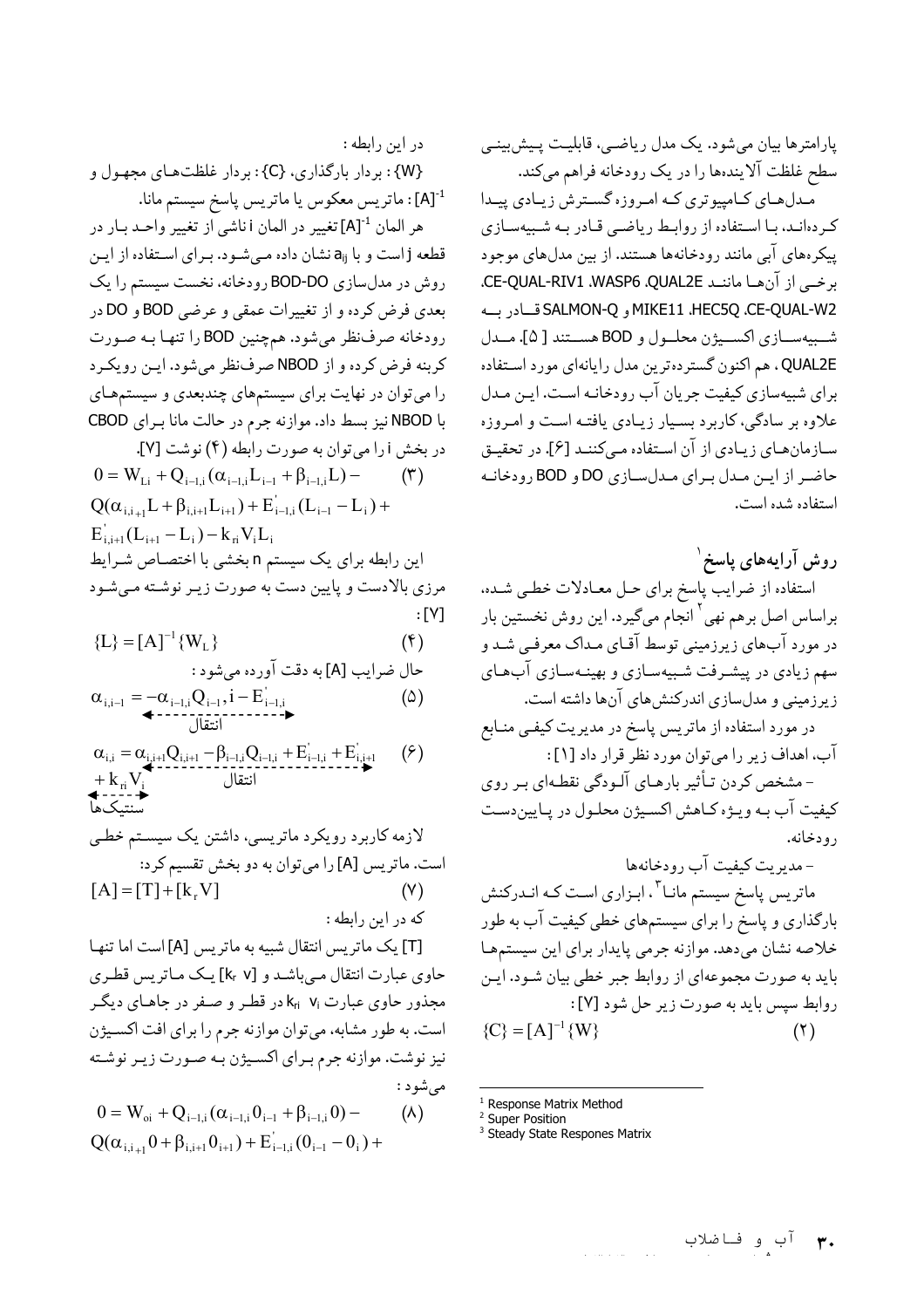در این مقاله، روش پارامتری کردن فیزیکی مـورد اسـتفاده قرار گرفته است. با استفاده از این روش مـیتـوان تـابع پاسـخ ضربهای سیستم یک رودخانه پذیرنده را با حل رابطه حـاکم بـا کمک تابع دلتای دیراک حل کرد. این رویکرد مدلسازی بسط فن تابع گرین است. که برای حل معادلات دیفرانسیل خطی به کار می رود [۹].

کــاربرد ترکیبــی روشهــای پــارامتری کــردن سیســتم و پارامتري كردن فيزيكي سيستم بـا موفقيـت در مطالعـه انتقـال یک محلول در خاک\ا و در آلودگی آبِهای زیرزمینـی انجـام شده است. البته براي روشنتر شدن پتانسيل كاربرد تركيبي این روش ها در مورد آنالیز کیفی آب رودخانه کارهای بیشتری لازم اسـت. بــا اســتفاده تــوأم از روش،هــاي پــارامتري كــردن فیزیکی و پارامتری کردن سیستم میتوان تابع پاسـخ ضـربهای يک سيستم خطي رودخانه را به طور مستقل تعيين کرد [٨].

مدل QUAL2E، كه براي توليد ضرايب پاسخ به خدمت گرفته شده و توسط سازمان حفاظت محيط زيست آمريكا (EPA) گسترش یافته است، قـادر بـه شـبیهسـازی حـداکثر ۱۵ متغیر کیفی رودخانه مبیباشـد. در ایـن مـدل از روش تفاضـل محدود برای حل معادلات پخشیدگی و پهنرفت استفاده مي شود [۶]. موضوعي كه در اين پژوهش به آن پرداختـه شـده است، امکان استفاده از ماتریسهای پاسخ در مـدیریت کیفـی آبهای سطحی است و در این میان توجه روی افت اکسیژن (به عنوان پاسخ) در برابر بار آلـودگي BOD وارده بـه رودخانـه (به عنوان تحريک) شده است.

QUAL2E یک مدل یک بعدی برای شبیهسازی کیفی جریانهای آبی است. در این مدل، هر دو فرایند پخشـیدگی ٔ و یهنرفت،<sup>۵</sup> در موازنه مواد در نظر گرفته مـیشـوند. بـرای حـل معادله یک بعدی انتقال جرم یهن رفت- پخشیدگی در راسـتای طـولي و معـادلات واكـنش، از روش تفاضـل محـدود اسـتفاده می شو د [۶].

در این مقالـه یـک رودخانـه فرضـی بـا مشخصـاتی کـه در جدول ۲ آمده است، توسط مـدل و در نهایـت بـا رسـم منحنـی تغییرات افت اکسیژن در برابر طول رودخانه و خطی کردن آن، ماتریس پاسخ برای کل رودخانه به دست آمده است. رودخانـه

 $E'_{i,i+1}(0_{i+1}-0_i) - k_{di}V_iL_i + k_{ai}V_i(0_{si}-0_i)$ +  $P_iV_i - R_iV_i - S_B'A_{si}$ این رابطه را میتوان برای یک سیستم n بخشی با اختصاص شرایط مرزی بالادست و پایین دست به صورت زیر نوشت [٧]:  $[B]\{0\} = \{W_0\} + \{PV\} - \{RV\} - \{S_R^{\dagger}A_S\}$  (4)  $+ \{k_s V_0\} - \{k_d V_0\}$ که در این رابطه :  $[B] = [T] + [k, V]$  $(1 \cdot)$ با جمع این دو عبارت نتیجه زیر به دست میآید:  $[B]\{o\} = [W'_o] - [k_d V]\{L\}$  $(11)$ در رابطه (١١) عبارت { $\rm\{W_{o}\}$  ماتریسی است کـه حـاوی تمام منابع و چاهکهای خارجی اکسیژن است.

 $(11)$ 

 $[W_0] = {W_0} + {PV} - {RV} - {S_B A} + {k_a V_0}$ در ايــن رابطــه ،  $\rm W_o$  منــابع خــارجى،  $\rm W_o$  بارگــذارى مستقیم، {PV} تولید فتوسنتزی، {RV}كاهش ناشی از تنفس ، افـزايش ناشــي از SOD و {KaVOs} افـزايش ناشــي از {KaVOs} بازدمش است. با ضرب هر دو طـرف ايـن رابطـه در مـاتريس معكوس [B] نتيجه زير حاصل مي شود:

 $\{o\} = [B]^{-1} \{W_o^{\dagger}\} - [C]^{-1} \{W_L^{\dagger}\}$  $(15)$ در ابن روابط CJ<sup>-1</sup> یک سیستم ماتریس معکوس است کـه غلظت اكسيژن را با بار BOD مرتبط مى كند. با داشتن مقادير سمت راست معادله ١٣ مي توان غلظت اكسيژن محلـول را در هر نقطه از رودخانه به دست آورد.

<sup>1</sup> System Identification

<sup>2</sup> System Parameterization

<sup>3</sup> System Physical Parameterization

<sup>&</sup>lt;sup>4</sup> Dispersion

 $5$  Advection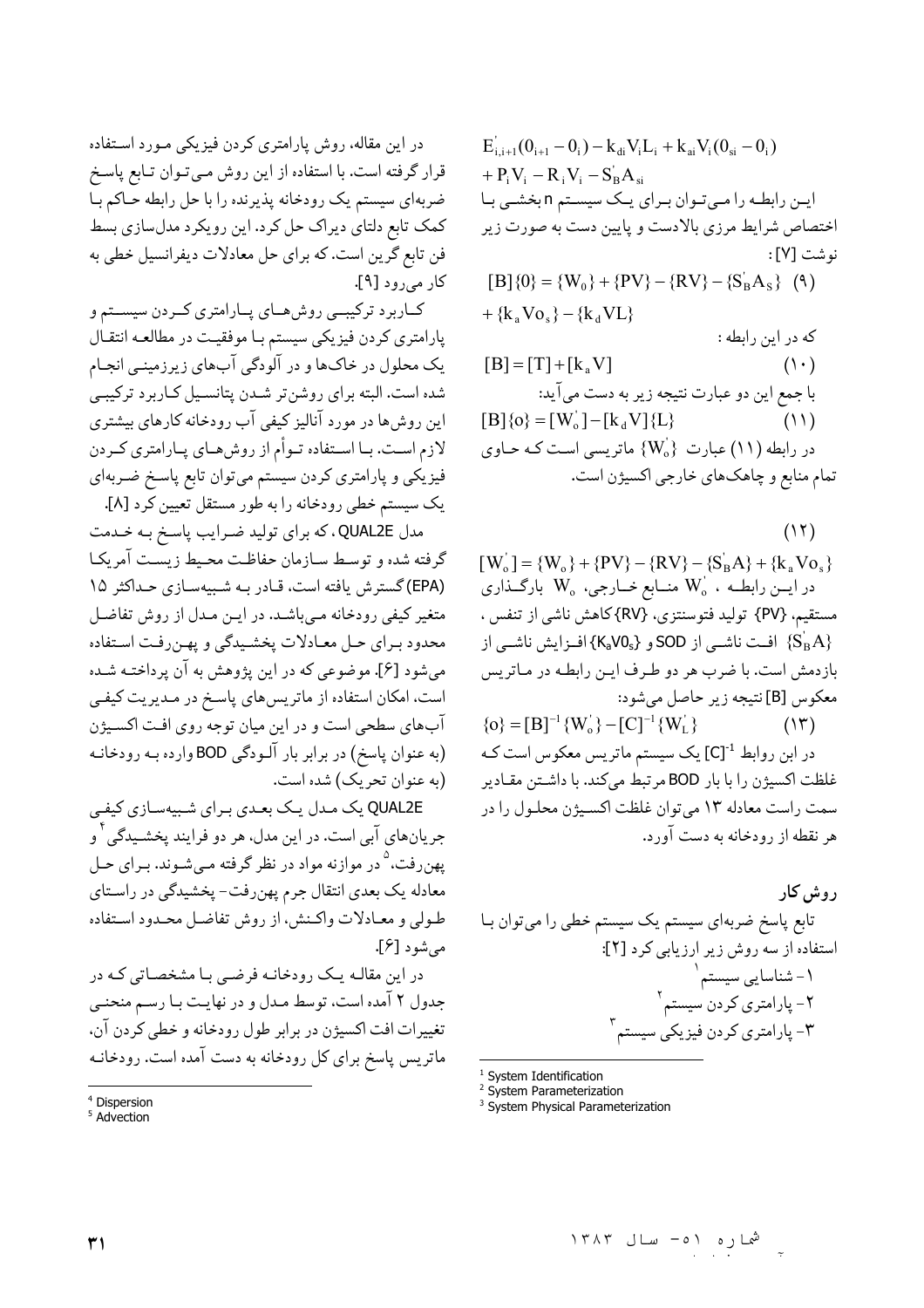برای تشکیل ماتریس ضرایب پاسخ بایـد بـرای هـر نقطـه یک ضریب به دست آید. با تغییر بار به طور منظم در نقطـه i و سنجش اثر آن در نقطه jو در نهایت رسم نمودار و خطی کردن آن ضریب پاسخ برای هر نقطه به دست میآید.

# نتايج

در جدول ۱. ماتریس پاسخ رودخانه به دست آمـده اسـت. همان گونه که ملاحظه میشود این ضرایب بـین صـفر و یـک قرار دارند.

نرم افزار QUAL2E براي محاسبه افت اكسيژن از رابطه استریتر فلپس استفاده میکند. از نتایج به دست آمـده از مـدل. مشخص میشود که روابط استریتر فلپس خطی بـوده و نمـودار افت اکسیژن تقریباً به صورت یک خط در می آید. بـرای بهتـر شدن نتايج، اين نمودارها را خطي كرده و معادله خط بـراي هـر یک به دست می آید. از معادلات خطهـای بـه دسـت آمـده دو ضریب به دست میآید که ضرایب پاسخ برای هر نقطه هستند. در نتیجـه مـاتریس ضـرایب پاسـخ سیسـتم بـه صـورت یـک ماتریس ۵ در ۵ در می آیـد کـه هـر نقطـه دو ضـریب خواهـد داشت.

برای محاسبه افت اکسیژن در هـر نقطـه بایـد مقـدار BOD فاضلاب ورودي و ضرايب مربـوط بـه نقطـه مـورد نظـر را در رابطه زبر قرار داد:

$$
D_{i,j} = a_{i,j} * BOD + b_{i,j}
$$
\n
$$
D_{i,j} = a_{i,j} * BOD + b_{i,j}
$$
\n
$$
D_{ij} = b_{i,j} \cdot b_{i,j}
$$
\n
$$
D_{ij} = a_{i,j} \cdot b_{i,j}
$$
\n
$$
BOD \cdot b_{i,j} = BOD
$$
\n
$$
BOD \cdot b_{i,j} = BOD
$$
\n
$$
BOD \cdot b_{i,j} = b_{i,j}
$$
\n
$$
BOD \cdot b_{i,j} = b_{i,j}
$$
\n
$$
BOD \cdot b_{i,j} = b_{i,j}
$$
\n
$$
BOD \cdot b_{i,j} = b_{i,j}
$$
\n
$$
BOD \cdot b_{i,j} = b_{i,j}
$$
\n
$$
BOD \cdot b_{i,j} = b_{i,j}
$$
\n
$$
BOD \cdot b_{i,j} = b_{i,j}
$$
\n
$$
BOD \cdot b_{i,j} = b_{i,j}
$$
\n
$$
BOD \cdot b_{i,j} = b_{i,j}
$$
\n
$$
BOD \cdot b_{i,j} = b_{i,j}
$$
\n
$$
BOD \cdot b_{i,j} = b_{i,j}
$$
\n
$$
BOD \cdot b_{i,j} = b_{i,j}
$$
\n
$$
BOD \cdot b_{i,j} = b_{i,j}
$$
\n
$$
BOD \cdot b_{i,j} = b_{i,j}
$$

$$
D_{i,j} = \sum (a_{i,j} * BOD + b_{i,j})
$$
 (1V)  
همان گونه که ملاحظه میشود با یک عملیات ساده ریاضی  
بیران افت اکسیژن در نقاط دلخواه به دست می آید.

دارای طول ۱۰۰ کیلومتر است کـه بـه ۵ قطعـه <sup>۱</sup> تقسـیم شـده است. طول قطعهها با هم مساوي است. برخـي از فرضـيات در اين مقاله عبار تنداز: - شرايط پايدار است. - یکاها براساس سیستم متریک است. -بار به دومين المان هر قطعه وارد ميشود. - بار غیر نقطهای به قطعه سوم وارد میشـود و BOD آن ۶ میلیگرم در لیتر است.

در جدول ۱ مقدار ضرایب پاسخ این رودخانه آمـده اسـت. بیان ساده اصل برهمنهی در مورد دو بار آلودگی که مقدار افت اکسیژن حاصل از تأثیر آنها در نقطـه A مشـاهده مـیشـود، بـا توحه به شکل ۱، عبارت خواهد بود از :

| $D_{(w1,w2)A} = D_{(w1)A} + D_{(w2)A}$ | (1f) |
|----------------------------------------|------|
| $c$ د این دابطه :                      |      |
| $A = D_{(w1)A}$                        |      |
| $W_{11} = D_{(w1)A}$                   |      |
| $W_{21} = D_{(w2)A}$                   |      |
| $W_{32} = D_{(w2)A}$                   |      |
| $W_{41} = D_{(w2)A}$                   |      |
| $W_{52} = D_{(w2)A}$                   |      |
| $W_{61} = D_{(w2)A}$                   |      |
| $W_{62} = D_{(w2)A}$                   |      |

D<sub>(w1,w2)A</sub> ميزان افت اكسيژن محلـول (mg/l) در  $W_2$  ناشی از بارهای  $W_1$ و  $W_2$ 

$$
\begin{array}{c|c}\n & \text{W1} & \text{W2} \\
\downarrow & \downarrow \\
 & C & B & A\n\end{array}
$$

شکل ۱- نمای شماتیک بارهای وارده به رودخانه

به عبارت ديگر ميزان افت اكسيژن حاصل از بارهاي W1 و و C وارد می شود، بایـد با B و C وارد می شود، بایـد با مجموع افت اکسیژن حاصل از بارهای W1 و W2 که به طور جداگانه وارد می شوند، برابر باشد و در حالت کلبی مبی توان نوشت :

$$
D_A = \sum_{i=1}^{w} D_{wi} \tag{10}
$$

 $1$  Reach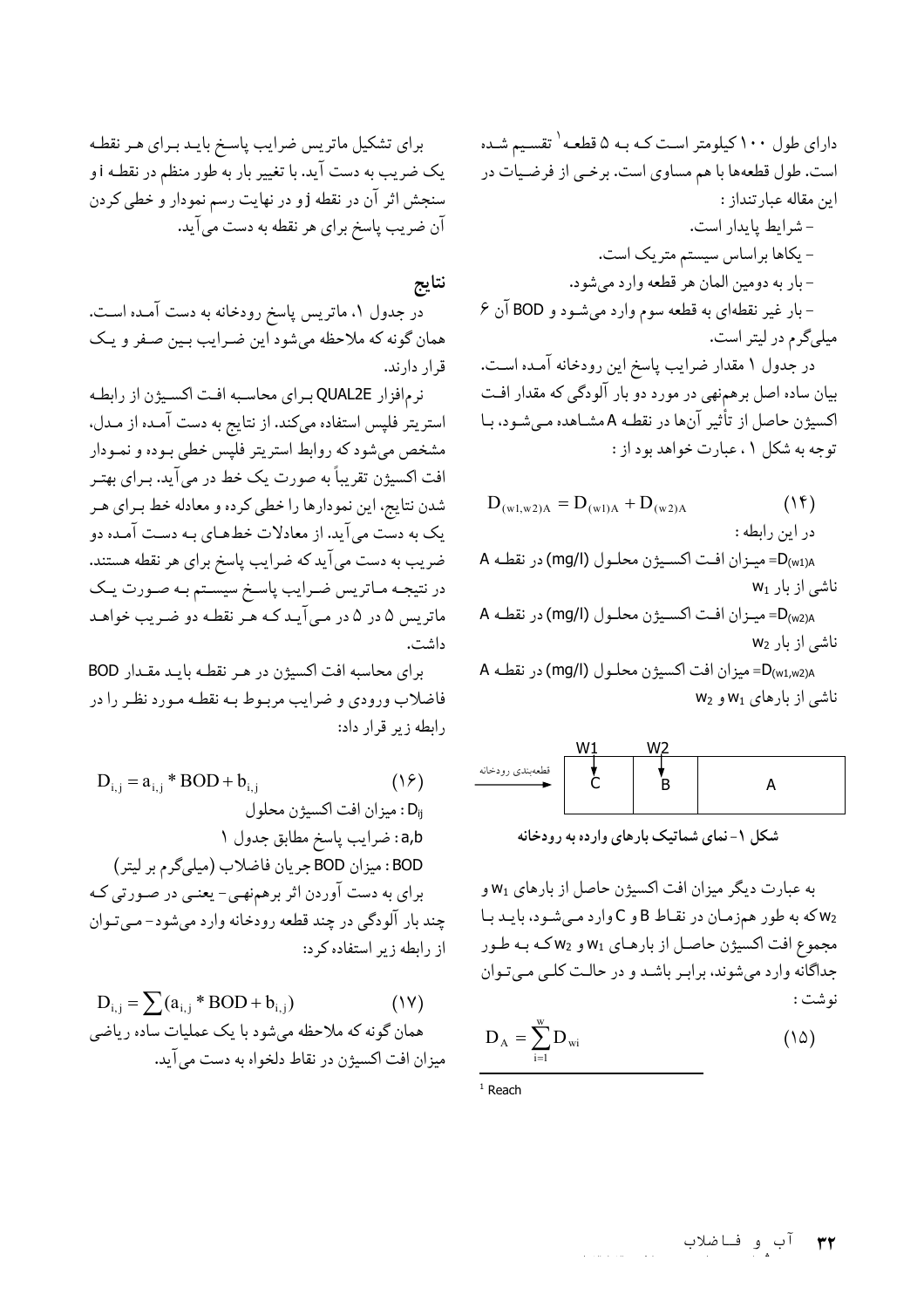| قطعات |                          |                       |                               |             |                          |                      |                   |             |      | w            |
|-------|--------------------------|-----------------------|-------------------------------|-------------|--------------------------|----------------------|-------------------|-------------|------|--------------|
|       | a                        | D                     | a                             | D           | a                        |                      | a                 |             | a    |              |
|       | $\cdot/\forall f$        | $\cdot/\Upsilon$      |                               |             |                          |                      |                   |             |      |              |
|       | $\cdot$ /9)              | $\cdot$ /۴۱           | $\cdot$ /Y)                   | $\cdot$ /۴۵ |                          | $\cdot$ /۳۶          |                   | $\cdot$ /۳۶ |      | $\cdot$ /۳۶  |
| س     | $\cdot / \lambda \Delta$ | $\cdot/\Delta\lambda$ | $\cdot/9$                     | $\cdot$ /۶  | $/\vee$<br>٠             | $\cdot$ /۶۳          |                   | $\cdot$ /04 |      | $\cdot$ / 54 |
| ĸ     | $\cdot$ / $\vee$ $\cdot$ | .799                  | $\cdot/\lambda\Delta$         | $\cdot$ /۶۸ | $\cdot/\lambda$ ۹        | $\cdot$ /99          | $\cdot/\Upsilon$  | $\cdot$ /y۲ |      | .799         |
|       | $\cdot$ / $\Delta$ Y     | $\cdot$ /Y)           | $\overline{\cdot}$ / $\gamma$ | $\cdot$ /Y) | $\cdot / \lambda \Delta$ | $\cdot$ / $\vee\tau$ | $\cdot/\lambda$ ۹ | $\cdot$ /yf | .799 | $\cdot$ /yy  |

جدول ١-ماتريس ضرايب پاسخ براي تمام رودخانه

| يكاها (واحدها)           | مقادير                        | مشخصات رودخانه                |
|--------------------------|-------------------------------|-------------------------------|
| كيلومتر                  | $\cdots$                      | طول رودخانه                   |
| ليتر بر ثانية            | $v \cdots$                    | دبي رودخانه                   |
| متر بر ثانیه             | $\cdot$ /01- $\cdot$ /05      | سرعت اب                       |
| متر                      | $8/184 - 8/40$                | عرض رودخانه                   |
| متر                      | 1/011-1/994                   | عمق رودخانه                   |
|                          |                               | تعداد شاخه                    |
|                          | ۵                             | تعداد قطعهها                  |
|                          | ۲.                            | تعداد المانها در هر قطعه      |
| كيلومتر                  |                               | طول هر المان                  |
| ليتر در ثانيه در هر قطعه | ٧.                            | جریانهای افزایشی              |
| میلیگرم در لیتر          |                               | اكسيژن محلول اوليه در رودخانه |
| میلیگرم در لیتر          |                               | BOD اوليه رودخانه             |
| درجه سليسيوس             | ۱۵                            | دمای آب                       |
| میلیگرم بر لیتر          | $\lambda/\Upsilon\Lambda$     | اكسيژن محلول اشباع            |
| ليتر بر ثانيه            | $\mathbf{r} \cdot \mathbf{A}$ | دبی فاضلاب                    |
| بر روز                   | $\cdot/\mathfrak{f}$          | نرخ کاستگی BOD                |
| بر روز                   | $\cdot/$ ۲                    | نرخ تەنشىنى BOD               |
| درجه سليسيوس             | ٣٠                            | دمای خشک                      |
| درجه سليسيوس             | ۲۷                            | دماي مربوط                    |

#### جدول ۲-ویژگیهای رودخانه

## نتیجهگیری و پیشنهادات

نوسانات BOD-DO در یک سیستم رودخانـهای کـه در آن پخشیدگی به خوبی انجام میگیرد، با روش های عددی قابل حل است. اما این روش ها معـایبی دارنـد. مـثلاً روش هـای عـددی معمول نظير تفاضل هاى محدود و المان هاى محدود ايجاد يخشيدگي عددي كرده و منجر به عـدم قطعيـتهـاي عمـده در نتایج مدلسازی میشود. البته روش هایی برای کنتـرل مشـکل پخشیدگی عددی وجود دارد اما حذف کامل مشکل امکان پـذیر نىست [٩].

با توجه به نتايج به دست آمـده مـيتـوان ايـن گونـه نتيجـه گرفت که ماتریس پاسخ و در پی آن اصل بـرهمنهـی در مـورد

آبهای سطحی و به ویژه رابطه بار آلـودگی مـواد آلـی و افـت اكسيژن حاصل از آن در رودخانهها با تقريب بسيار خوبي قابل استفاده است و میتواند فصل جدیدی از پژوهش ها را در این زمینه باز کند. با توجه به این که در پژوهش حاضر تنها روی دو پارامتر (BOD و DO) و بر روی رودخانهها انجام گرفته به نظر می رسد که زمینه کار برای آزمودن دیگر پارامترهـای کیفـی در مورد رودخانهها و حتى مخازن مهيا مىباشد.

همچنین خاطر نشان میشود که پژوهش حاضر با استفاده از مدل QUAL2E انجام شده بنـابراين كـار بـا مـدلهـاي ديگـر و مقايسه نتايج مي تواند در مطالعات بعـدي مـورد اسـتفاده قـرار ىگىر د.